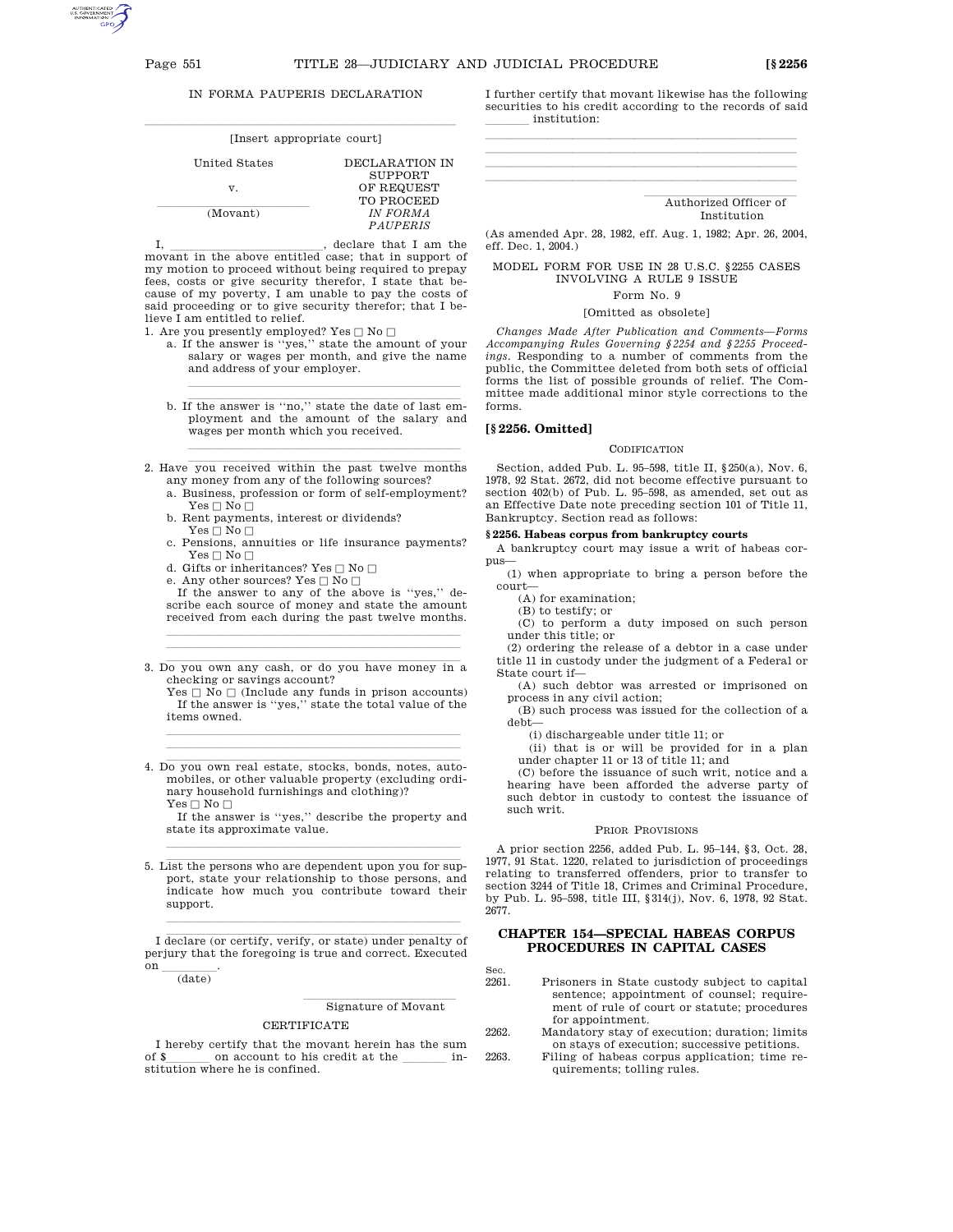dications.

| 2265. | Certification and judicial review. |  |                                             |  |
|-------|------------------------------------|--|---------------------------------------------|--|
| 2266. |                                    |  | Limitation periods for determining applica- |  |
|       | tions and motions.                 |  |                                             |  |

# AMENDMENTS

Pub. L. 109–177, title V, §507(c)(2), Mar. 9, 2006, 120 Stat. 251, substituted ''Certification and judicial review'' for ''Application to State unitary review procedure" in item 2265.

# **§ 2261. Prisoners in State custody subject to capital sentence; appointment of counsel; requirement of rule of court or statute; procedures for appointment**

(a) This chapter shall apply to cases arising under section 2254 brought by prisoners in State custody who are subject to a capital sentence. It shall apply only if the provisions of subsections (b) and (c) are satisfied.

(b) COUNSEL.—This chapter is applicable if—

(1) the Attorney General of the United States certifies that a State has established a mechanism for providing counsel in postconviction proceedings as provided in section 2265; and

(2) counsel was appointed pursuant to that mechanism, petitioner validly waived counsel, petitioner retained counsel, or petitioner was found not to be indigent.

(c) Any mechanism for the appointment, compensation, and reimbursement of counsel as provided in subsection (b) must offer counsel to all State prisoners under capital sentence and must provide for the entry of an order by a court of record—

(1) appointing one or more counsels to represent the prisoner upon a finding that the prisoner is indigent and accepted the offer or is unable competently to decide whether to accept or reject the offer;

(2) finding, after a hearing if necessary, that the prisoner rejected the offer of counsel and made the decision with an understanding of its legal consequences; or

(3) denying the appointment of counsel upon a finding that the prisoner is not indigent.

(d) No counsel appointed pursuant to subsections (b) and (c) to represent a State prisoner under capital sentence shall have previously represented the prisoner at trial in the case for which the appointment is made unless the prisoner and counsel expressly request continued representation.

(e) The ineffectiveness or incompetence of counsel during State or Federal post-conviction proceedings in a capital case shall not be a ground for relief in a proceeding arising under section 2254. This limitation shall not preclude the appointment of different counsel, on the court's own motion or at the request of the prisoner, at any phase of State or Federal post-conviction proceedings on the basis of the ineffectiveness or incompetence of counsel in such proceedings.

(Added Pub. L. 104–132, title I, §107(a), Apr. 24, 1996, 110 Stat. 1221; amended Pub. L. 109–177, title V, §507(a), (b), Mar. 9, 2006, 120 Stat. 250.)

## **AMENDMENTS**

2006—Subsec. (b). Pub. L. 109–177, §507(a), added subsec. (b) and struck out former subsec. (b) which read as follows: ''This chapter is applicable if a State establishes by statute, rule of its court of last resort, or by another agency authorized by State law, a mechanism for the appointment, compensation, and payment of reasonable litigation expenses of competent counsel in State post-conviction proceedings brought by indigent prisoners whose capital convictions and sentences have been upheld on direct appeal to the court of last resort in the State or have otherwise become final for State law purposes. The rule of court or statute must provide standards of competency for the appointment of such counsel.''

Subsec. (d). Pub. L. 109–177, §507(b), struck out ''or on direct appeal'' after ''at trial''.

# EFFECTIVE DATE OF 2006 AMENDMENT

Amendment by Pub. L. 109–177 applicable to cases pending on or after Mar. 9, 2006, with special rule for certain cases pending on that date, see section 507(d) of Pub. L. 109–177, set out as a note under section 2251 of this title.

### EFFECTIVE DATE

Pub. L. 104–132, title I, §107(c), Apr. 24, 1996, 110 Stat. 1226, provided that: ''Chapter 154 of title 28, United States Code (as added by subsection (a)) shall apply to cases pending on or after the date of enactment of this Act [Apr. 24, 1996].''

## **§ 2262. Mandatory stay of execution; duration; limits on stays of execution; successive petitions**

(a) Upon the entry in the appropriate State court of record of an order under section  $2261(c)$ a warrant or order setting an execution date for a State prisoner shall be stayed upon application to any court that would have jurisdiction over any proceedings filed under section 2254. The application shall recite that the State has invoked the post-conviction review procedures of this chapter and that the scheduled execution is subject to stay.

(b) A stay of execution granted pursuant to subsection (a) shall expire if—

(1) a State prisoner fails to file a habeas corpus application under section 2254 within the time required in section 2263;

(2) before a court of competent jurisdiction, in the presence of counsel, unless the prisoner has competently and knowingly waived such counsel, and after having been advised of the consequences, a State prisoner under capital sentence waives the right to pursue habeas corpus review under section 2254; or

(3) a State prisoner files a habeas corpus petition under section 2254 within the time required by section 2263 and fails to make a substantial showing of the denial of a Federal right or is denied relief in the district court or at any subsequent stage of review.

(c) If one of the conditions in subsection (b) has occurred, no Federal court thereafter shall have the authority to enter a stay of execution in the case, unless the court of appeals approves the filing of a second or successive application under section 2244(b).

(Added Pub. L. 104–132, title I, §107(a), Apr. 24, 1996, 110 Stat. 1222.)

Sec.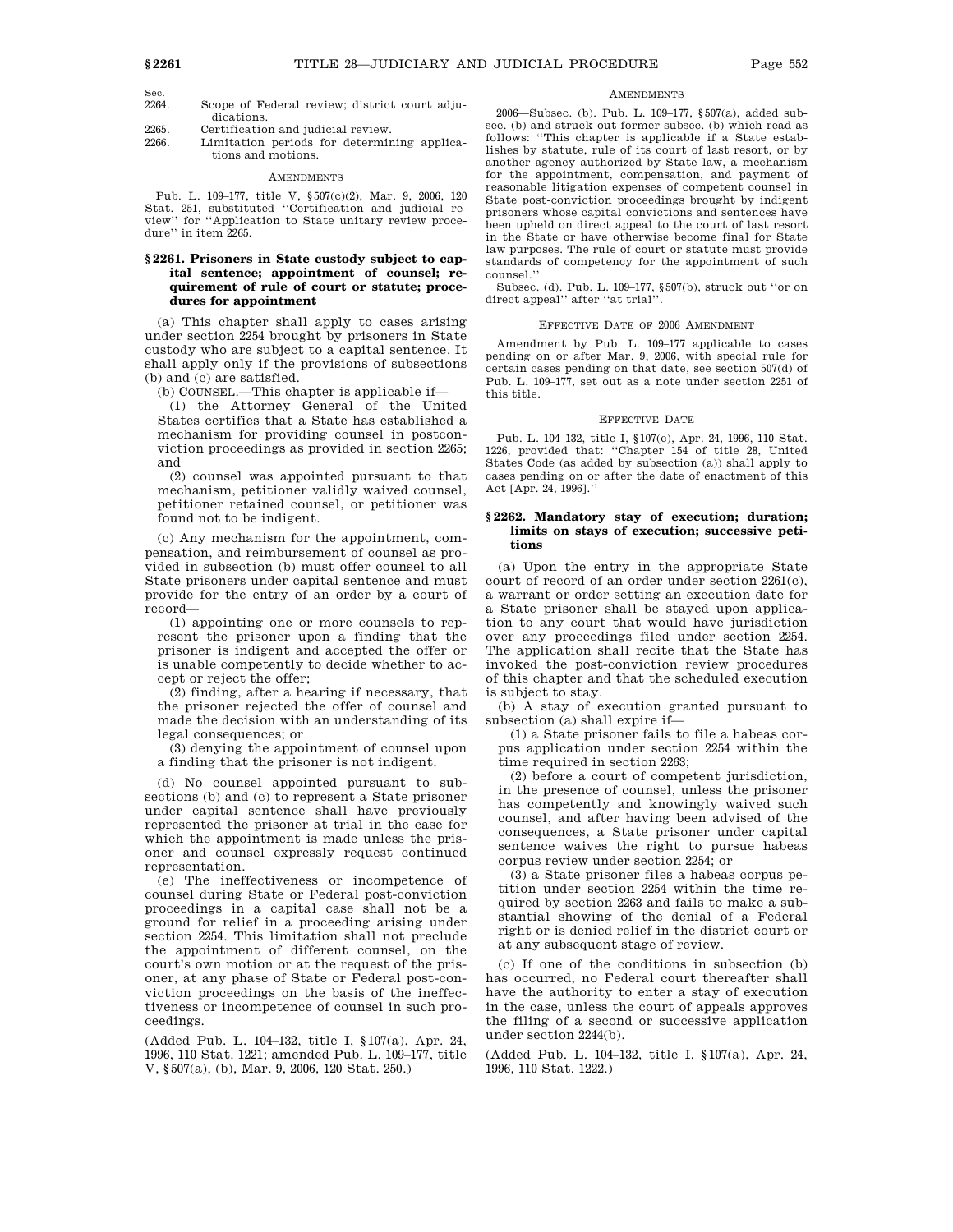# **§ 2263. Filing of habeas corpus application; time requirements; tolling rules**

(a) Any application under this chapter for habeas corpus relief under section 2254 must be filed in the appropriate district court not later than 180 days after final State court affirmance of the conviction and sentence on direct review or the expiration of the time for seeking such review.

(b) The time requirements established by subsection (a) shall be tolled—

(1) from the date that a petition for certiorari is filed in the Supreme Court until the date of final disposition of the petition if a State prisoner files the petition to secure review by the Supreme Court of the affirmance of a capital sentence on direct review by the court of last resort of the State or other final State court decision on direct review;

(2) from the date on which the first petition for post-conviction review or other collateral relief is filed until the final State court disposition of such petition; and

(3) during an additional period not to exceed 30 days, if—

(A) a motion for an extension of time is filed in the Federal district court that would have jurisdiction over the case upon the filing of a habeas corpus application under section 2254; and

(B) a showing of good cause is made for the failure to file the habeas corpus application within the time period established by this section.

(Added Pub. L. 104–132, title I, §107(a), Apr. 24, 1996, 110 Stat. 1223.)

## **§ 2264. Scope of Federal review; district court adjudications**

(a) Whenever a State prisoner under capital sentence files a petition for habeas corpus relief to which this chapter applies, the district court shall only consider a claim or claims that have been raised and decided on the merits in the State courts, unless the failure to raise the claim properly is—

(1) the result of State action in violation of the Constitution or laws of the United States;

(2) the result of the Supreme Court's recognition of a new Federal right that is made retroactively applicable; or

(3) based on a factual predicate that could not have been discovered through the exercise of due diligence in time to present the claim for State or Federal post-conviction review.

(b) Following review subject to subsections (a), (d), and (e) of section 2254, the court shall rule on the claims properly before it.

(Added Pub. L. 104–132, title I, §107(a), Apr. 24, 1996, 110 Stat. 1223.)

# **§ 2265. Certification and judicial review**

(a) CERTIFICATION.—

(1) IN GENERAL.—If requested by an appropriate State official, the Attorney General of the United States shall determine—

(A) whether the State has established a mechanism for the appointment, compensation, and payment of reasonable litigation expenses of competent counsel in State postconviction proceedings brought by indigent prisoners who have been sentenced to death;

(B) the date on which the mechanism described in subparagraph (A) was established; and

(C) whether the State provides standards of competency for the appointment of counsel in proceedings described in subparagraph (A).

(2) EFFECTIVE DATE.—The date the mechanism described in paragraph (1)(A) was established shall be the effective date of the certification under this subsection.

(3) ONLY EXPRESS REQUIREMENTS.—There are no requirements for certification or for application of this chapter other than those expressly stated in this chapter.

(b) REGULATIONS.—The Attorney General shall promulgate regulations to implement the certification procedure under subsection (a).

(c) REVIEW OF CERTIFICATION.—

(1) IN GENERAL.—The determination by the Attorney General regarding whether to certify a State under this section is subject to review exclusively as provided under chapter 158 of this title.

(2) VENUE.—The Court of Appeals for the District of Columbia Circuit shall have exclusive jurisdiction over matters under paragraph (1), subject to review by the Supreme Court under section 2350 of this title.

(3) STANDARD OF REVIEW.—The determination by the Attorney General regarding whether to certify a State under this section shall be subject to de novo review.

(Added Pub. L. 109–177, title V, §507(c)(1), Mar. 9, 2006, 120 Stat. 250.)

### PRIOR PROVISIONS

A prior section 2265, added Pub. L. 104–132, title I, §107(a), Apr. 24, 1996, 110 Stat. 1223, related to the application of sections 2262, 2263, 2264, and 2266 of this title to State unitary review procedures, prior to repeal by Pub. L. 109–177, title V, §507(c)(1), Mar. 9, 2006, 120 Stat. 250.

#### EFFECTIVE DATE

Section applicable to cases pending on or after Mar. 9, 2006, with special rule for certain cases pending on that date, see section 507(d) of Pub. L. 109–177, set out as an Effective Date of 2006 Amendment note under section 2251 of this title.

## **§ 2266. Limitation periods for determining applications and motions**

(a) The adjudication of any application under section 2254 that is subject to this chapter, and the adjudication of any motion under section 2255 by a person under sentence of death, shall be given priority by the district court and by the court of appeals over all noncapital matters.

 $(b)(1)(A)$  A district court shall render a final determination and enter a final judgment on any application for a writ of habeas corpus brought under this chapter in a capital case not later than 450 days after the date on which the application is filed, or 60 days after the date on which the case is submitted for decision, whichever is earlier.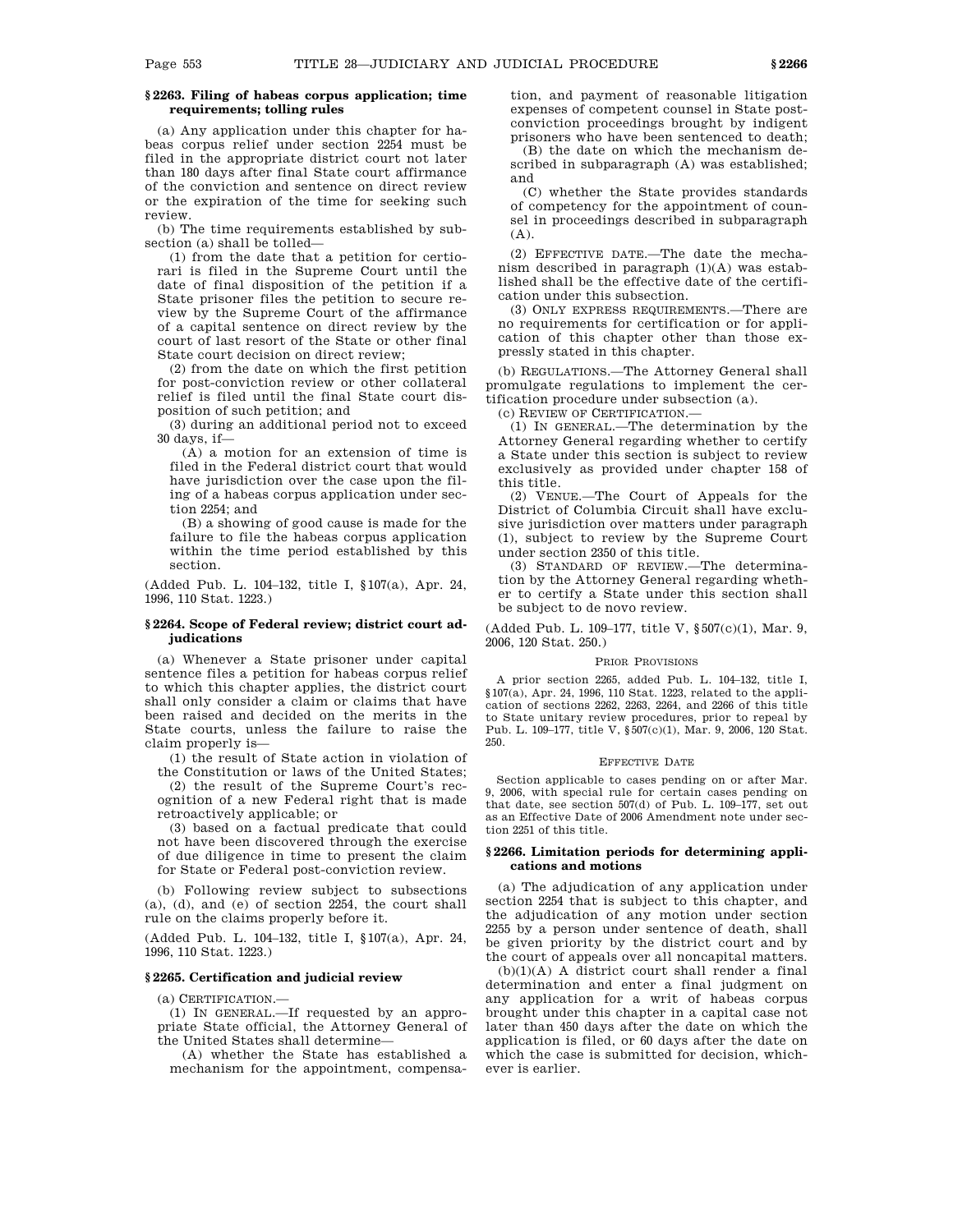(B) A district court shall afford the parties at least 120 days in which to complete all actions, including the preparation of all pleadings and briefs, and if necessary, a hearing, prior to the submission of the case for decision.

(C)(i) A district court may delay for not more than one additional 30-day period beyond the period specified in subparagraph (A), the rendering of a determination of an application for a writ of habeas corpus if the court issues a written order making a finding, and stating the reasons for the finding, that the ends of justice that would be served by allowing the delay outweigh the best interests of the public and the applicant in a speedy disposition of the application.

(ii) The factors, among others, that a court shall consider in determining whether a delay in the disposition of an application is warranted are as follows:

(I) Whether the failure to allow the delay would be likely to result in a miscarriage of justice.

(II) Whether the case is so unusual or so complex, due to the number of defendants, the nature of the prosecution, or the existence of novel questions of fact or law, that it is unreasonable to expect adequate briefing within the time limitations established by subparagraph  $(A)$ 

(III) Whether the failure to allow a delay in a case that, taken as a whole, is not so unusual or so complex as described in subclause (II), but would otherwise deny the applicant reasonable time to obtain counsel, would unreasonably deny the applicant or the government continuity of counsel, or would deny counsel for the applicant or the government the reasonable time necessary for effective preparation, taking into account the exercise of due diligence.

(iii) No delay in disposition shall be permissible because of general congestion of the court's calendar.

(iv) The court shall transmit a copy of any order issued under clause (i) to the Director of the Administrative Office of the United States Courts for inclusion in the report under paragraph (5).

(2) The time limitations under paragraph (1) shall apply to—

(A) an initial application for a writ of habeas corpus;

(B) any second or successive application for a writ of habeas corpus; and

(C) any redetermination of an application for a writ of habeas corpus following a remand by the court of appeals or the Supreme Court for further proceedings, in which case the limitation period shall run from the date the remand is ordered.

(3)(A) The time limitations under this section shall not be construed to entitle an applicant to a stay of execution, to which the applicant would otherwise not be entitled, for the purpose of litigating any application or appeal.

(B) No amendment to an application for a writ of habeas corpus under this chapter shall be permitted after the filing of the answer to the application, except on the grounds specified in section 2244(b).

(4)(A) The failure of a court to meet or comply with a time limitation under this section shall not be a ground for granting relief from a judgment of conviction or sentence.

(B) The State may enforce a time limitation under this section by petitioning for a writ of mandamus to the court of appeals. The court of appeals shall act on the petition for a writ of mandamus not later than 30 days after the filing of the petition.

(5)(A) The Administrative Office of the United States Courts shall submit to Congress an annual report on the compliance by the district courts with the time limitations under this section.

(B) The report described in subparagraph (A) shall include copies of the orders submitted by the district courts under paragraph  $(1)(B)(iv)$ .

(c)(1)(A) A court of appeals shall hear and render a final determination of any appeal of an order granting or denying, in whole or in part, an application brought under this chapter in a capital case not later than 120 days after the date on which the reply brief is filed, or if no reply brief is filed, not later than 120 days after the date on which the answering brief is filed.

(B)(i) A court of appeals shall decide whether to grant a petition for rehearing or other request for rehearing en banc not later than 30 days after the date on which the petition for rehearing is filed unless a responsive pleading is required, in which case the court shall decide whether to grant the petition not later than 30 days after the date on which the responsive pleading is filed.

(ii) If a petition for rehearing or rehearing en banc is granted, the court of appeals shall hear and render a final determination of the appeal not later than 120 days after the date on which the order granting rehearing or rehearing en banc is entered.

(2) The time limitations under paragraph (1) shall apply to—

(A) an initial application for a writ of habeas corpus;

(B) any second or successive application for a writ of habeas corpus; and

(C) any redetermination of an application for a writ of habeas corpus or related appeal following a remand by the court of appeals en banc or the Supreme Court for further proceedings, in which case the limitation period shall run from the date the remand is ordered.

(3) The time limitations under this section shall not be construed to entitle an applicant to a stay of execution, to which the applicant would otherwise not be entitled, for the purpose of litigating any application or appeal.

(4)(A) The failure of a court to meet or comply with a time limitation under this section shall not be a ground for granting relief from a judgment of conviction or sentence.

(B) The State may enforce a time limitation under this section by applying for a writ of mandamus to the Supreme Court.

(5) The Administrative Office of the United States Courts shall submit to Congress an annual report on the compliance by the courts of appeals with the time limitations under this section.